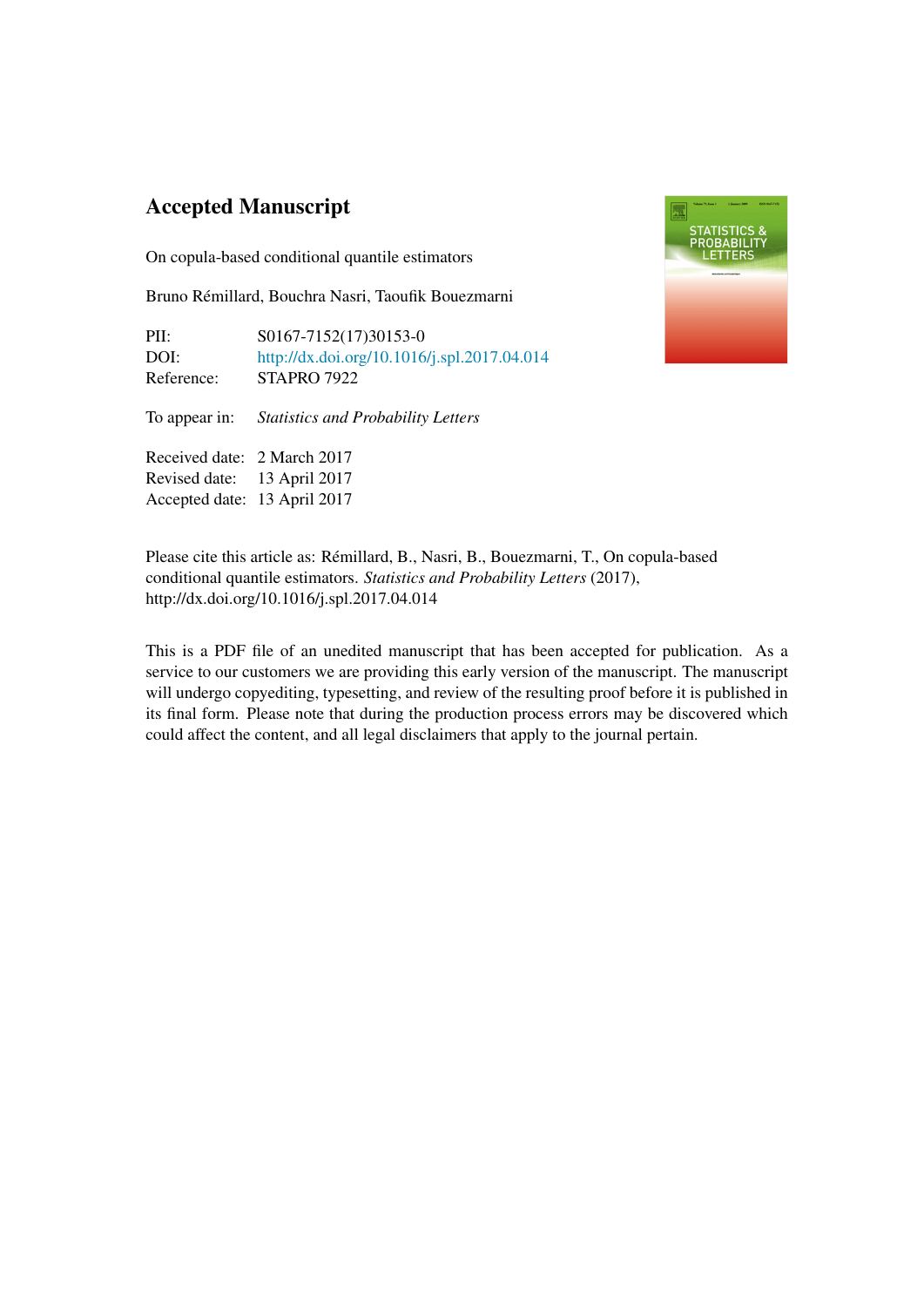## On copula-based conditional quantile estimators

Bruno Rémillard<sup>a</sup>, Bouchra Nasri<sup>b,∗</sup>, Taoufik Bouezmarni<sup>c</sup>

 ${}^a$ GERAD, CRM, and Department of Decision Sciences, HEC Montréal, 3000 chemin de la Côte Sainte-Catherine,  $Montréal(Qc)$ , H3T 2A7. Canada

 $^{b}$ Department of Water Sciences, Institut national de recherche scientifique, Eau-Terre-Environnement, 490 rue de la couronne, Québec, G1K 9A9. Canada

 $c^c$ Department of Statistics, Université de Sherbrooke, 2500 boul. de l'Université, Sherbrooke, J1K 2R1. Canada

#### Abstract

Recently, two different copula-based approaches have been proposed to estimate the conditional quantile function of a variable Y with respect to a vector of covariates  $X$ : the first estimator is related to quantile regression weighted by the conditional copula density, while the second estimator is based on the inverse of the conditional distribution function written in terms of margins and the copula. Using empirical processes, we show that even if the two estimators look quite different, their estimation errors have the same limiting distribution. Also, we propose a bootstrap procedure for the limiting process in order to construct uniform confidence bands around the conditional quantile function. Keywords: Conditional quantile function, copula, quantile regression, bootstrap

## 1. Introduction

Copulas, or dependence functions, are very popular to model the dependence between variables, because one can remove the effect of marginal distributions, provided the latter are continuous. This is why dependence measures based on the copula are so robust, compared to the traditional Pearson correlation coefficient. Copulas also enter naturally when computing the conditional distribution function of a random variable Y given covariates  $X = (X_1, \ldots, X_d)$ . See, e.g., Bouyé and Salmon [5] when  $d = 1$ . This relation between the conditional distribution of Y given  $X = x$  and the associated

Preprint submitted to Statistics and Probability Letters April 20, 2017

<sup>∗</sup>Corresponding author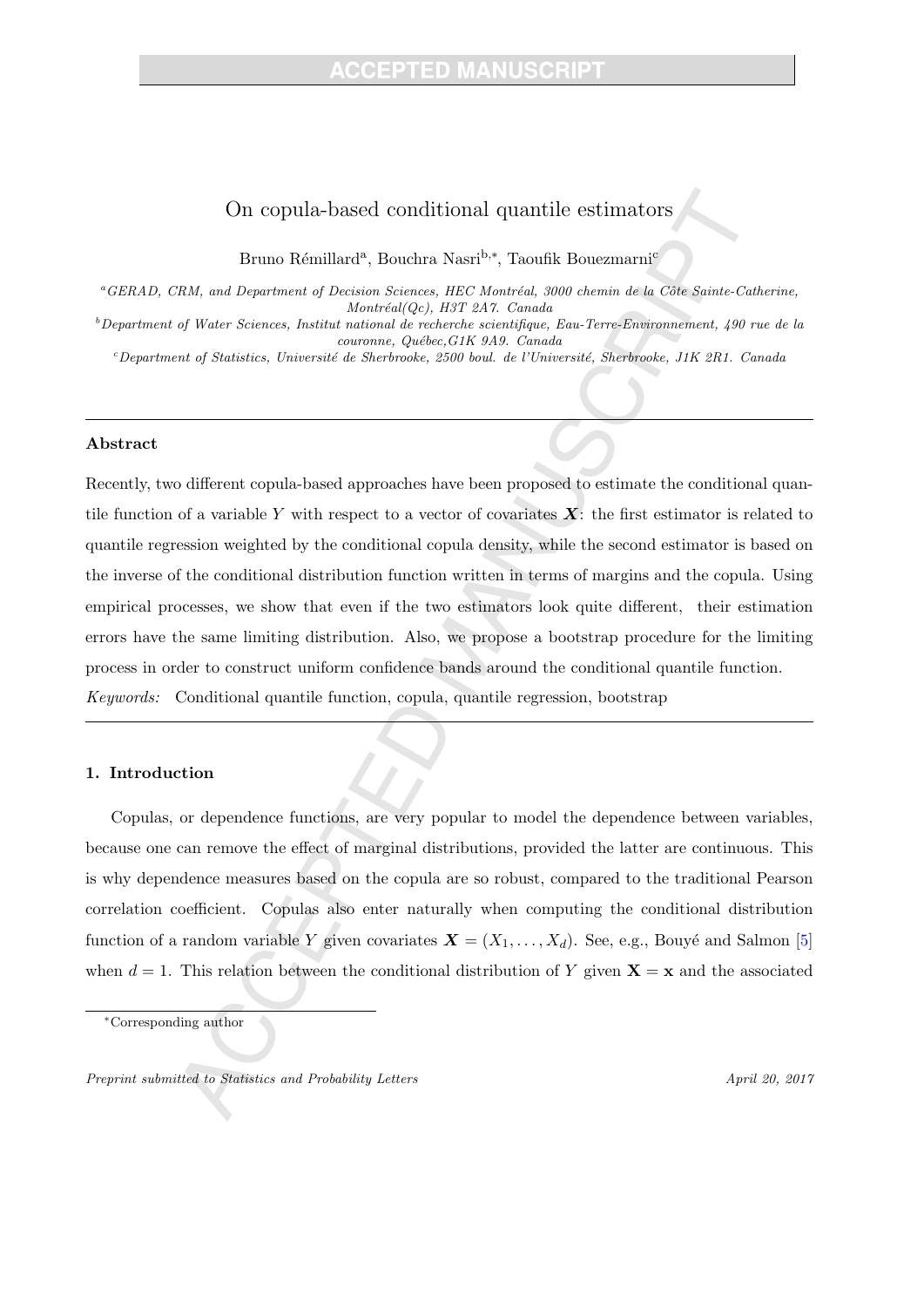copula was used recently to propose conditional quantile estimators, as alternative to the quantile regression methods [11] or the parameter approach [6, 15, 16].

A first copula-based estimator of the conditional quantile was proposed by Noh et al. [19] and is based on a weighted quantile regression method. The asymptotic limiting distribution was proved to be Gaussian. More recently, a more intuitive estimator of the plug-in type was proposed in Kraus and Czado [12], Nasri and Bouezmarni [14], who compared the estimated MISE of various competitors, including the estimator proposed by Noh et al. [19]. From the simulations performed in Kraus and Czado [12], Nasri and Bouezmarni [14], it seems that the plug-in estimator performs better than the other copula-based estimator. However the asymptotic behavior of this estimator was not discussed.

In Section 2, we describe the estimators of Noh et al. [19] and Kraus and Czado [12] and we discuss their implementation. Another closely related parametric estimator proposed in Nasri and Bouezmarni [14] is also discussed. In Section 3, we study the asymptotic limiting distribution of the estimators viewed as stochastic processes over  $(0, 1)$  and we show that the two semi-parametric estimators have the same limiting distribution. We also propose a bootstrapping method for constructing uniform confidence bands for the conditional quantile functions.

#### 2. Estimation of conditional quantiles

One way to model the dependence between a variable of interest Y and covariates  $\mathbf{X} = (X_1, \ldots, X_d)$ is to use dependence functions called copulas; see, e.g., Nelsen [17]. More precisely, suppose that  $(Y_1, \mathbf{X}_1), \ldots, (Y_n, \mathbf{X}_n)$  are i.i.d. observations of  $(Y, \mathbf{X})$  with (unconditional) continuous margins  $F_0$ ,  $F_1, \ldots, F_d$ , and copula C with density c. Set  $\mathbf{F}(\mathbf{x}) = (F_1(x_1), \ldots, F_d(x_d))$ .

By definition, a copula is a joint distribution function of uniform random variables. According to Sklar's theorem [17], since the margins are assumed to be continuous, there exists a unique copula C so that the joint distribution function of  $(Y, X)$  can be written in terms of the copula and the margins viz.

$$
P(Y \le y, \mathbf{X} \le \mathbf{x}) = C\{F_0(y), \mathbf{F}(\mathbf{x})\}, \quad y \in \mathbb{R}, \mathbf{x} \in \mathbb{R}^d. \tag{1}
$$

Note that the copula C is the cdf of  $(U, V)$ , where  $U = F_0(Y)$  and  $V = F(X)$ .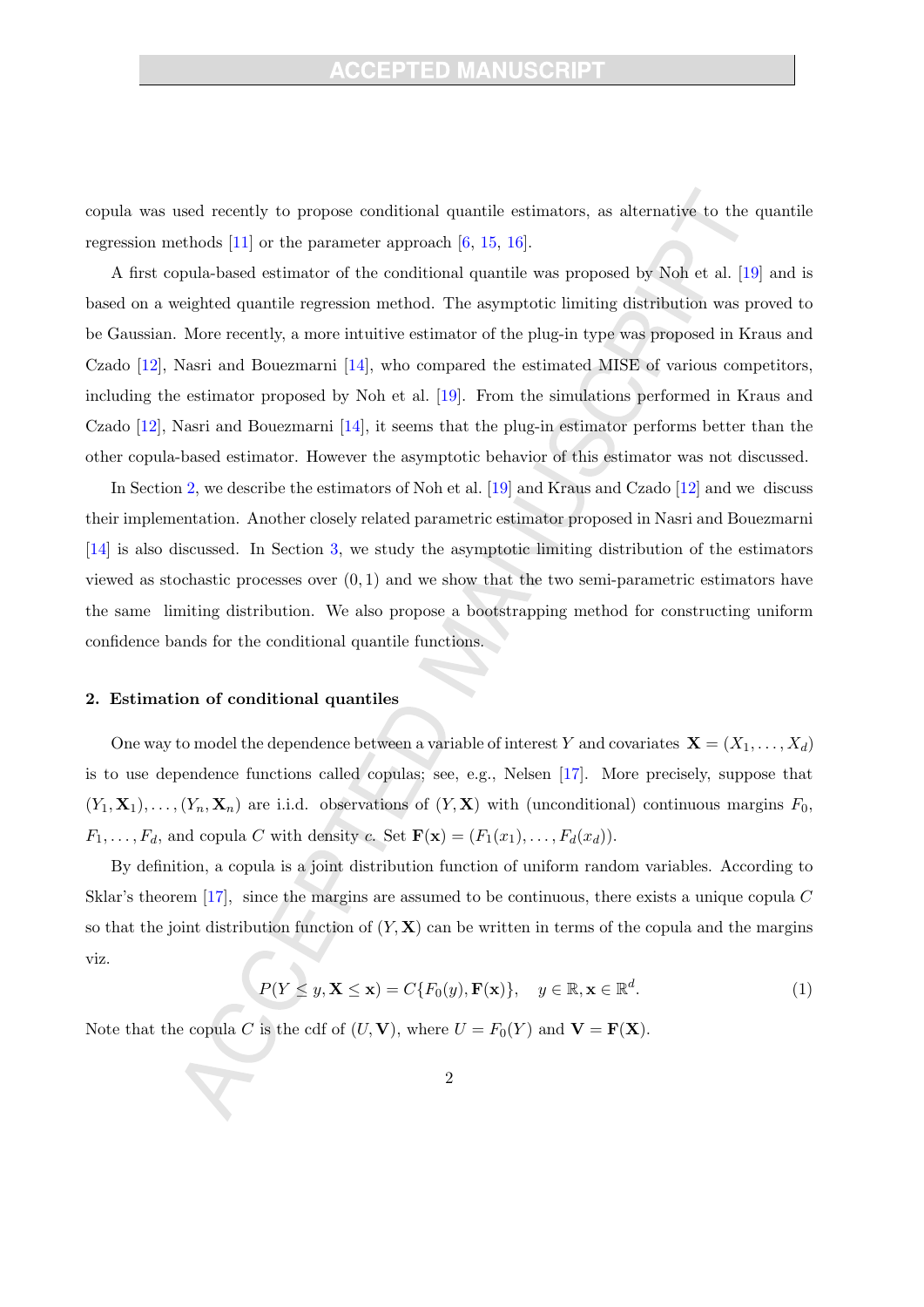#### 2.1. Copula-based conditional quantiles

Denote by  $\mathcal{H}(y, \mathbf{x})$  the conditional distribution function of Y given  $\mathbf{X} = \mathbf{x}$ . The expression of the conditional distribution function  $H$  in terms of the copula function and the marginal distributions appeared explicitly first in a preliminary version of Bouyé and Salmon [5] in the case  $d = 1$ . However, it is easy to extend it to any  $d \geq 1$ , and one can easily show that

$$
\mathcal{H}(y, \mathbf{x}) = P(Y \le y | \mathbf{X} = \mathbf{x}) = C\{F_0(y), \mathbf{F}(\mathbf{x})\}, \quad y \in \mathbb{R}, \ \mathbf{x} \in \mathbb{R}^d,
$$
\n(2)

where  $\mathcal{C}(u, \mathbf{v})$  is the conditional distribution function of U given  $\mathbf{V} \equiv \mathbf{F}(\mathbf{X}) = \mathbf{v} \equiv \mathbf{F}(\mathbf{x})$ . In fact, according to Rémillard [20, Proposition 8.6.2], for  $u \in [0, 1]$  and  $\mathbf{v} = (v_1, \dots, v_d) \in (0, 1]^d$ ,

$$
C(u, \mathbf{v}) = \frac{\partial v_1 \cdots \partial v_d C(u, v_1, \dots, v_d)}{\partial v_1 \cdots \partial v_d C(1, v_1, \dots, v_d)},
$$

and  $\partial_u \mathcal{C}(u, \mathbf{v}) = c(u, \mathbf{v}) / \int_0^1 c(z, \mathbf{v}) dz$ , so  $\mathcal{C}(u, \mathbf{v}) = \int_0^u c(z, \mathbf{v}) dz / \int_0^1 c(z, \mathbf{v}) dz$ .

Now, the associated conditional quantile function  $Q(\alpha, \mathbf{x})$ ,  $\alpha \in (0, 1)$ , is given by

$$
Q(\alpha, \mathbf{x}) = \inf \{ y \in \mathbb{R} : \mathcal{H}(y, \mathbf{x}) \ge \alpha \}. \tag{3}
$$

Using (2), we get that Q depends only on the margins  $F_0$ , **F** and the copula C viz.

$$
Q(\alpha, \mathbf{x}) = F_0^{-1} \left[ \Gamma \{ \alpha, \mathbf{F}(\mathbf{x}) \} \right],\tag{4}
$$

where  $\Gamma(\alpha, \mathbf{v})$  is the quantile of order  $\alpha$  of the distribution function  $\mathcal{C}(u, \mathbf{v})$ ,  $u \in [0, 1]$ , with  $\mathbf{v} \in (0, 1]^d$ fixed. Note that (4) is the basic equation for defining the plug-in estimator.

Next, using (2), one gets that  $Q(\alpha, \mathbf{x})$  is also a solution of

$$
\arg\min_{a} \mathbb{E}\left[\mathfrak{c}\left\{F_0(Y), \mathbf{F}(\mathbf{x})\right\}\rho_\alpha\left(Y - a\right)\right],\tag{5}
$$

where  $\mathfrak{c}(u, v) = \partial_u \mathcal{C}(u, v), \ \rho_\alpha(y) = y \{ \alpha - \mathbb{I}(y < 0) \} = (1 - \alpha) |y| \mathbb{I}(y < 0) + \alpha y \mathbb{I}(y \ge 0), \ y \in \mathbb{R}, \text{ and } \mathbb{I}(y) = 0$ is the indicator function. The latter equation is used by Noh et al. [19] to construct an estimator of  $Q(\alpha, \mathbf{x}).$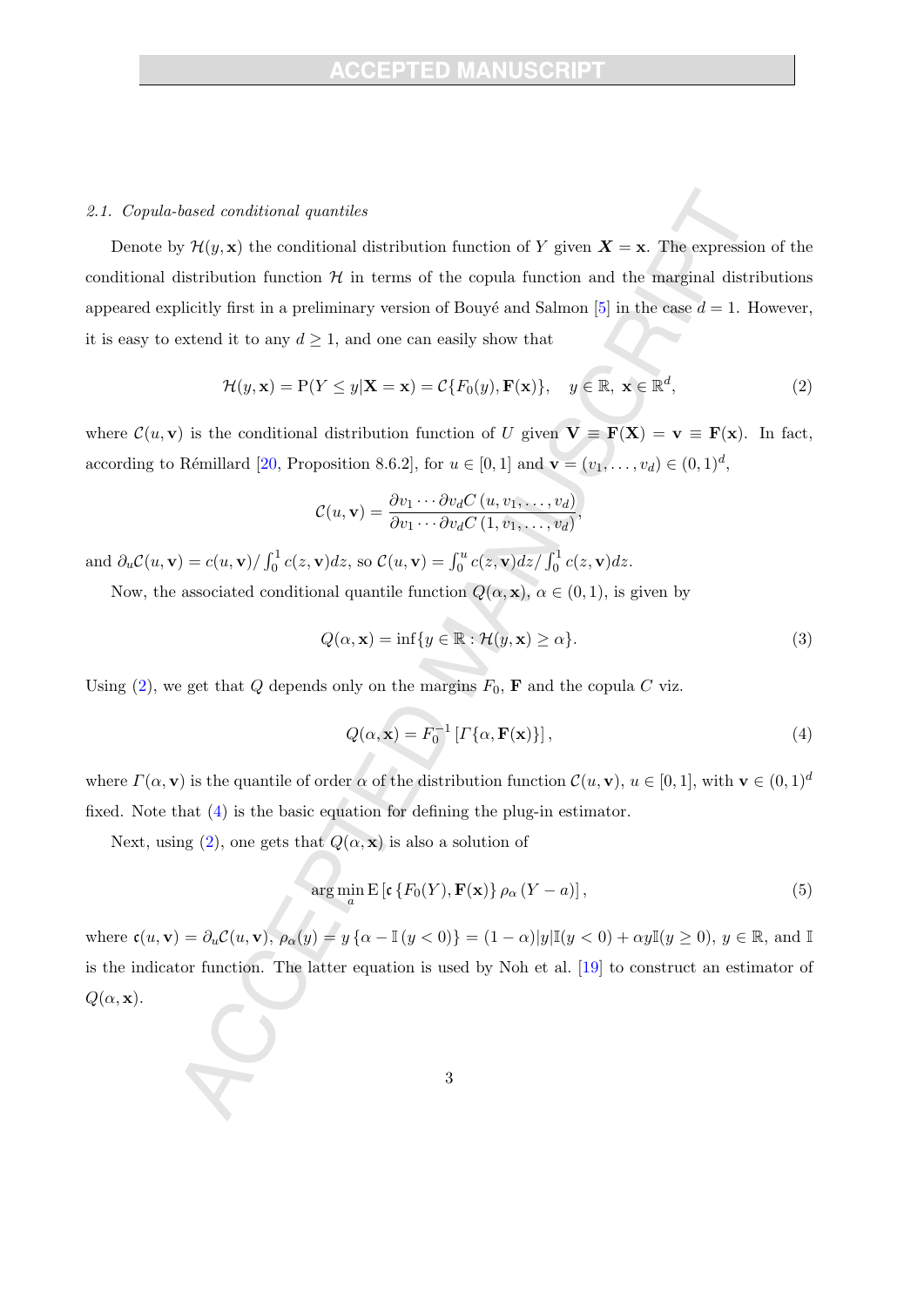#### 2.2. Estimation of the copula and the margins

To estimate the conditional quantile using copulas, one needs to estimate the copula  $C$  associated with  $(Y, X)$  or  $(U, V)$ , and the margins  $F_0$ , **F**. First, one can assume that  $Y_i = F_0^{-1}(U_i)$  and  $X_{ij} =$  $F_j^{-1}(V_{ij})$ , where  $(U_1, V_1), \ldots, (U_n, V_n)$  are i.i.d. observations from copula C.

#### 2.2.1. Estimation of the copula

For sake of simplicity, we assume that the copula belongs to a parametric family  $\{C_{\theta} : \theta \in \mathcal{O}\}\,$  so the estimation of the copula is given as  $C_{\theta_n}$ , where  $\theta_n$  is a rank-based consistent estimator [7] of the true parameter  $\theta_0$ . One can use the pseudo-MLE method proposed by Genest et al. [8]. Consequently, the quantile function  $\Gamma(\alpha, \mathbf{v}) \equiv \Gamma_{\theta}(\alpha, \mathbf{v})$  can be estimated by  $\Gamma_{\theta_n}(\alpha, \mathbf{v})$ ,  $\alpha \in (0, 1)$ ,  $\mathbf{v} \in (0, 1)^d$ . The parametric family approach is also what Noh et al. [19] and Kraus and Czado [12] considered. In fact, in the case of several covariates, Kraus and Czado [12] used a particular case of a parametric copula family, namely a D-vine model  $[2, 1]$ , which is a construction of a copula using a given set of parametric bivariate copula families. Note that instead of considering a parametric family of copulas, one could estimate the density of the copula non-parametrically, so that all the conditional quantile estimators discussed here could also be computed. However the convergence is slower and it often suffers from the curse of dimensionality  $[4, 9]$ , with the possible exception of pair-copula construction [13]. The next step is to estimate the margins.

## 2.2.2. Estimation of the margins

Motivated by the two-step inference function for margins (IFM) method [10], one could use parametric families to estimate each of the margins. This would make sense in several applications. For copula-based quantile estimators, this approach was suggested in Nasri and Bouezmarni [14], where a parametric copula-based estimator was proposed. Note that as discussed in Noh et al. [18], if the estimation of the margins is incorrect, the estimation of the copula parameter  $\theta$  can be biased. One can also consider non-parametric estimators, namely for any  $y \in \mathbb{R}$  and any  $\mathbf{x} = (x_1, \dots, x_d) \in \mathbb{R}^d$ ,

$$
F_{n0}(y) = \frac{1}{n+1} \sum_{i=1}^{n} \mathbb{I}(Y_i \le y), \quad F_{nj}(x_j) = \frac{1}{n+1} \sum_{i=1}^{n} \mathbb{I}(X_{ij} \le x_j), \quad j \in \{1, \dots, d\},
$$
 (6)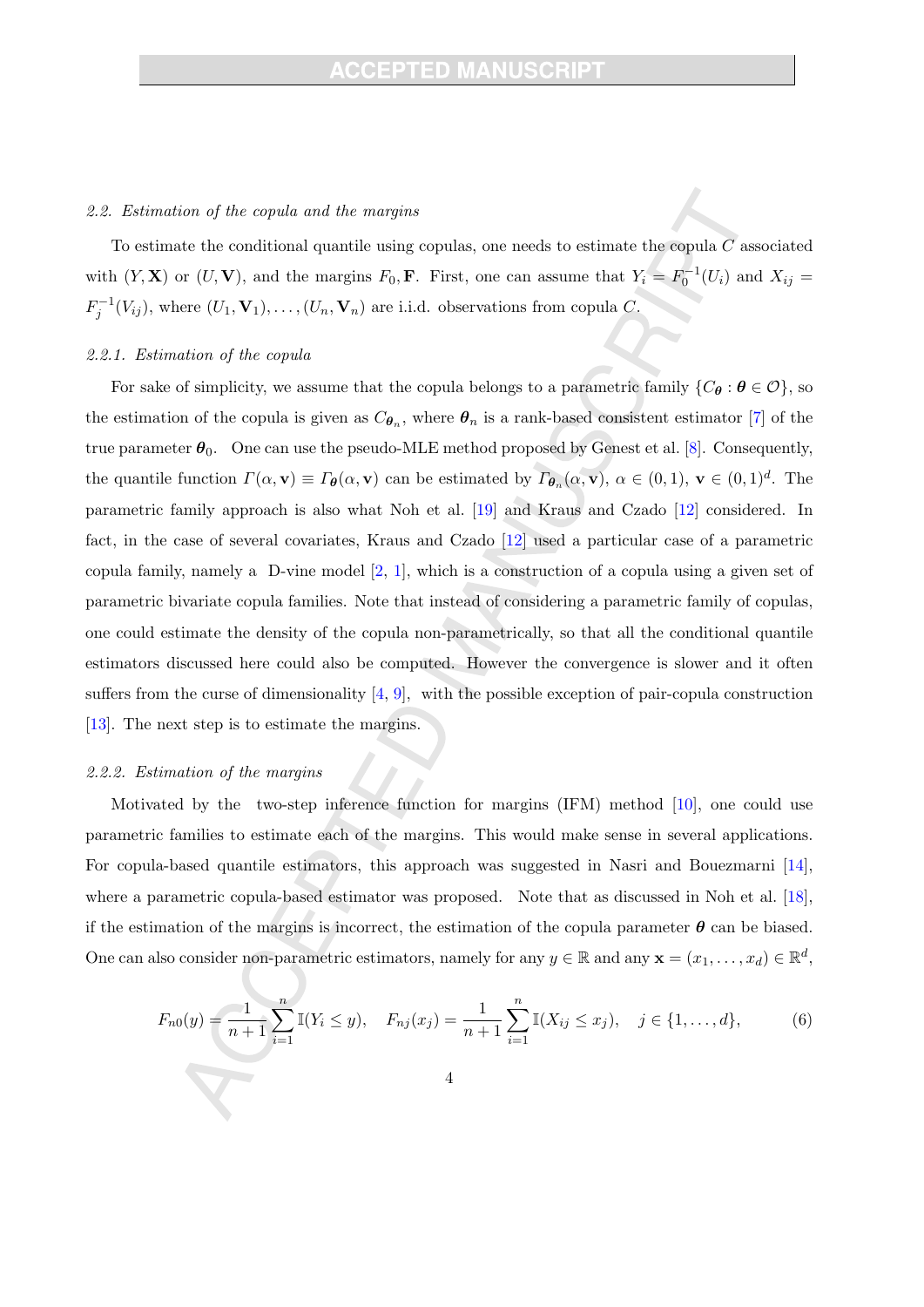and set  $\mathbf{F}_n(\mathbf{x}) = (F_{n1}(x_1), \ldots, F_{nd}(x_d))$ . Further note that  $F_{n0}(y) = D_n \circ F_0(y)$ , where  $D_n$  is the empirical distribution function of the  $U_i$ 's and  $\mathbf{F}_n(\mathbf{x}) = \mathbf{B}_n \circ \mathbf{F}(\mathbf{x})$ , where  $\mathbf{B}_n$  is the vector of empirical marginal distribution functions of  $\mathbf{V}_1, \ldots, \mathbf{V}_d$ . Noh et al. [19] propose a kernel-based estimator  $\hat{F}_{n0}$ for  $F_0$  such that  $n^{1/2} \sup_y |\hat{F}_{n0}(y) - F_{n0}(y)| \stackrel{Pr}{\to} 0$  as  $n \to \infty$ . This was also used in Kraus and Czado [12]. Even if  $\hat{F}_{n0}$  is continuous, the precision of the estimation might not be better and there is always the question of the choice of the bandwidth. This is why we will use the estimators given by  $(6)$ . For the rest of the section, let **x** be given and set **v** = **F**(**x**). It then follows that **F**<sub>n</sub>(**x**) = **B**<sub>n</sub>(**v**). For sake of simplicity,  $x$  or  $v$  might be omitted. We present the copula-based estimators we will study.

#### 2.3. Weighted quantile regression estimator

Surprisingly, the natural plug-in estimator did not appear first in the literature. In fact, Noh et al. [19] proposed a copula-based model mixed with a quantile regression approach using (5) viz.

$$
Q_{n,wqr}(\alpha,\mathbf{x}) = \arg\min_{a} \left[ \sum_{i=1}^{n} \rho_{\alpha} \left( Y_i - a \right) \mathbf{c}_{\boldsymbol{\theta}_n} \{ F_{n0}(Y_i), \mathbf{F}_n(\mathbf{x}) \} \right], \tag{7}
$$

even if the solution is not necessarily unique. In fact they take  $c_{\theta_n}(u, \mathbf{v})$  instead of taking  $c_{\theta_n}(u, \mathbf{v})$ but it leads to the same estimator; see, e.g., (8). However, a unique way to define a solution to (7) is by using the empirical weighted distribution function  $H_n$  defined for any  $y \in \mathbb{R}$  by

$$
H_n(y, \mathbf{x}) = \sum_{i=1}^n \mathbb{I}(Y_i \leq y) w_{i,n} = G_n\{F_0(y), \mathbf{v}\}, \text{ with } G_n(u, \mathbf{v}) = \sum_{i=1}^n \mathbb{I}(U_i \leq u) w_{i,n},
$$

where, for any  $i \in \{1, \ldots, n\}$ ,

$$
w_{i,n} = \frac{\mathfrak{c}_{\theta_n}\{F_{n0}(Y_i), \mathbf{F}_n(\mathbf{x})\}}{\sum_{j=1}^n \mathfrak{c}_{\theta_n}\{F_{n0}(Y_j), \mathbf{F}_n(\mathbf{x})\}} = \frac{c_{\theta_n}\{F_{n0}(Y_i), \mathbf{F}_n(\mathbf{x})\}}{\sum_{j=1}^n c_{\theta_n}\{F_{n0}(Y_j), \mathbf{F}_n(\mathbf{x})\}} = \frac{\mathfrak{c}_{\theta_n}\{D_n(U_i), \mathbf{B}_n(\mathbf{v})\}}{\sum_{j=1}^n \mathfrak{c}_{\theta_n}\{D_n(U_j), \mathbf{B}_n(\mathbf{v})\}}.
$$
 (8)

The estimator  $Q_{n,wqr}(\alpha, \mathbf{x})$  is then defined as the quantile of level  $\alpha$  of  $H_n$ , i.e.,

$$
Q_{n,wqr}(\alpha, \mathbf{x}) = H_n^{-1}(\alpha, \mathbf{x}) = F_0^{-1} \circ G_n^{-1}(\alpha, \mathbf{v}), \quad \alpha \in (0, 1).
$$
 (9)

If  $\hat{a} = \arg \min_{a} \left[ \sum_{i=1}^{n} \rho_{\alpha} (Y_i - a) \mathfrak{e}_{\theta_n} \{ F_{n0}(Y_i), \mathbf{F}_n(\mathbf{x}) \} \right],$  then  $H_n(\hat{a}, \mathbf{x}) \geq \alpha \geq H_n(\hat{a} - \mathbf{x})$ . Hence  $H_n^{-1}(\alpha, \mathbf{x})$  satisfies (7).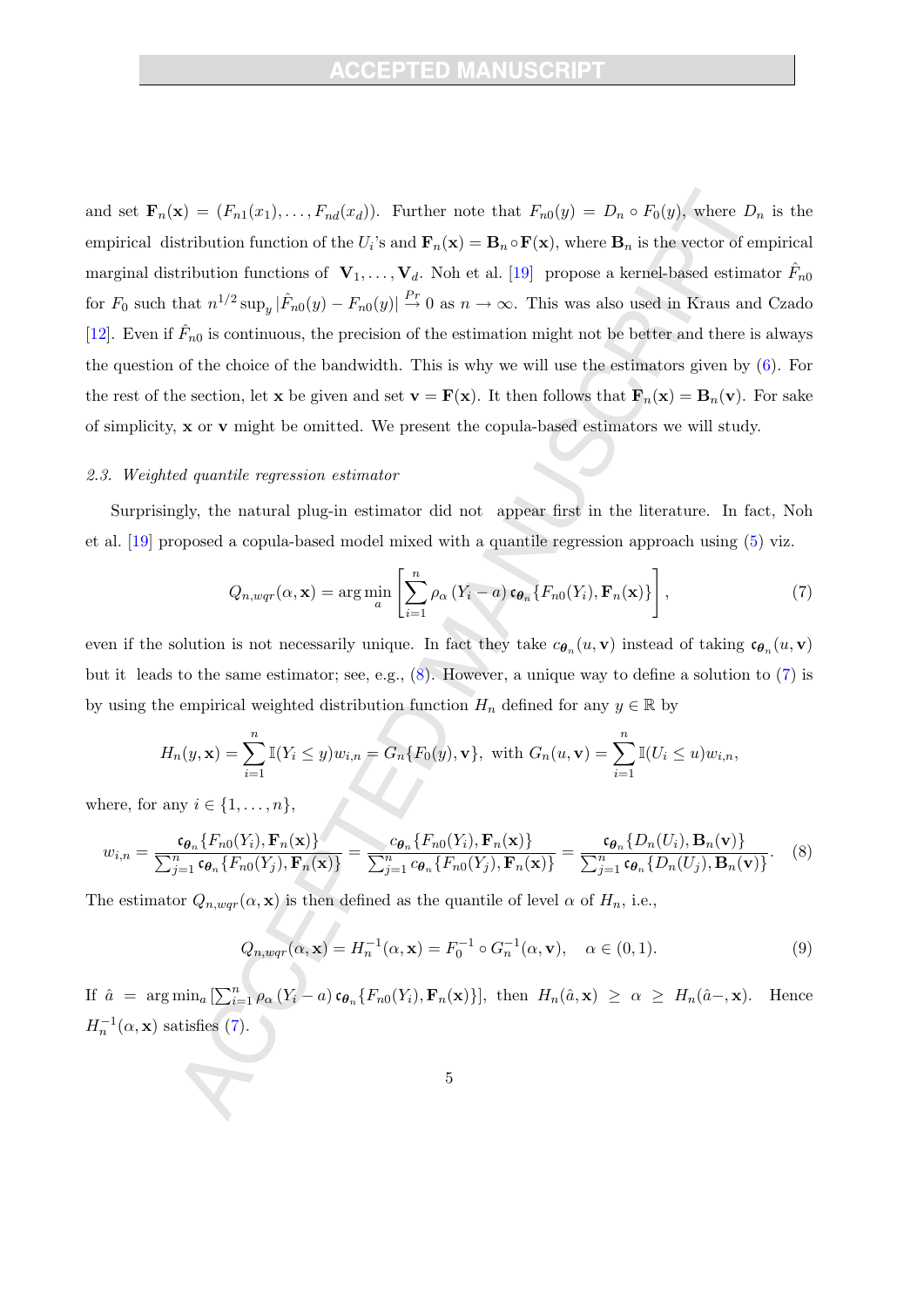It is easy to show that  $H_n$  is a consistent estimator of the distribution function  $\mathcal{H}(y, x)$  =  $C\{F_0(y),\mathbf{v}\},\ y\in\mathbb{R}$ . Also  $G_n$  is a consistent and asymptotically unbiased estimator of the distribution function  $\mathcal{C}(u, \mathbf{v}), u \in [0, 1].$ 

#### 2.4. Plug-in estimators

Expression (4) provides a natural way for estimating the conditional quantile. We now describe both parametric and semi-parametric estimators of  $Q(\alpha, \mathbf{x})$ .

#### 2.4.1. Parametric estimator

In the parametric approach, we assume that the marginal distributions  $F_0$  and **F** belong to parametric families denoted by  $F_{0\beta_0}(\cdot)$  and  $\mathbf{F}_{\beta}(\cdot)$  respectively. If  $\beta_{n0}$  and  $\beta_n$  are consistent estimators of  $\beta_0$  and  $\beta$ , and if  $C_{\theta}$ ,  $F_{0\beta_0}(\cdot)$  and  $\mathbf{F}_{\beta}(\cdot)$  are continuous functions of the parameters, then for any  $y \in \mathbb{R}, H_n(y, \mathbf{x}) = C_{\theta_n} \{ F_{0, \theta_n}(y), \mathbf{F}_{\beta_n}(x) \}$  is clearly a consistent estimator of  $\mathcal{H}(y, \mathbf{x})$ , yielding

$$
Q_{n,p}(\alpha, \mathbf{x}) = \check{H}_n^{-1}(\alpha, \mathbf{x}) = F_{0\beta_{n0}}^{-1} \left[ \varGamma_{\theta_n} \{ \alpha, \mathbf{F}_{\beta_n}(\mathbf{x}) \} \right], \quad \alpha \in (0, 1).
$$
 (10)

### 2.4.2. Semiparametric estimator

Here, the marginal distributions are estimated using (6). Next,  $\mathcal{H}(y, \mathbf{x})$  is estimated by

$$
\tilde{H}_n(y, \mathbf{x}) = \mathcal{C}_{\boldsymbol{\theta}_n} \{ F_{n0}(y), \mathbf{F}_n(\mathbf{x}) \} = \tilde{G}_n \{ F_0(y), \mathbf{v} \}, \quad y \in \mathbb{R}, \tag{11}
$$

where  $\tilde{G}_n(u, v) = \mathcal{C}_{\theta_n}\{D_n(u), B_n(v)\}\$ , which is a consistent estimate of  $\mathcal{C}_{\theta_0}(u, v)$ ,  $u \in [0, 1]$ . As a result, the estimation of  $Q(\alpha, \mathbf{x})$  is defined for any  $\alpha \in (0, 1)$  by

$$
Q_{n,sp}(\alpha,\mathbf{x}) = \tilde{H}_n^{-1}(\alpha,\mathbf{x}) = F_{n0}^{-1} \left[ \Gamma_{\theta_n} \{ \alpha, \mathbf{F}_n(\mathbf{x}) \} \right] = F_0^{-1} \circ \tilde{G}_n^{-1}(\alpha,\mathbf{v}). \tag{12}
$$

## 3. Asymptotic behavior of the copula-based estimators

In this section we find the asymptotic distribution of the conditional quantile functions for the proposed estimators, extending the results of Noh et al. [19]. As a result, we obtain that the estimation error of the plug-in estimator and the weighted quantile regression estimator converge to the same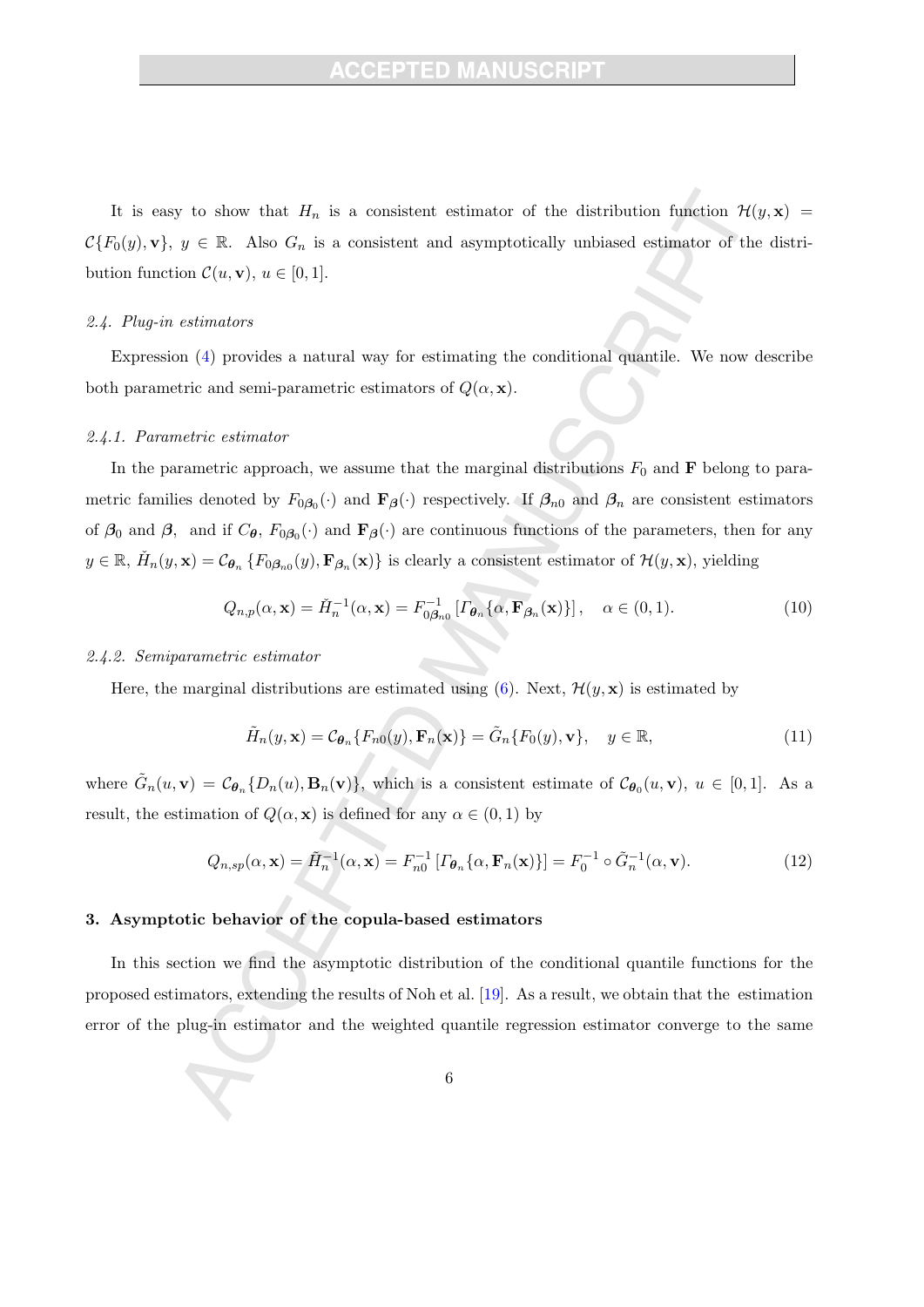limiting distribution. We also propose, in Section 3.4, a different bootstrap algorithm that can be used to construct uniform confidence bands about the conditional quantile function.

As before, **x** is fixed and **v** = **F**(**x**). Throughout this section, we assume that the density  $f_0 = F'_0$ exists and is positive everywhere. If the support is not  $\mathbb{R}$ , just transform Y accordingly. This way  $F_0(y) \in (0,1)$  for any  $y \in \mathbb{R}$ . Also suppose that the density c of the  $(d+1)$ -dimensional copula C is positive on  $(0, 1)^{d+1}$ . Then  $\mathcal{H}(\cdot, \mathbf{x})$  is continuously differentiable with density h satisfying  $h(y, \mathbf{x}) =$  $f_0(y)\mathfrak{c}(u,\mathbf{v}) > 0$ , for any  $y \in \mathbb{R}$ . Further set  $Q(u,\mathbf{x}) = \mathcal{H}^{-1}(u,\mathbf{x})$  and  $\Gamma(u,\mathbf{v}) = \mathcal{C}^{-1}(u,\mathbf{v})$ ,  $u \in (0,1)$ .

### 3.1. Convergence of the parametric estimator

In what follows,  $\nabla_{\beta_0} F_{0\beta_0}(y)$  is a  $p_0$ -dimensional column vector,  $\nabla_{\beta} \mathbf{F}_{\beta}$  is a  $p \times d$  matrix,  $\nabla_{\mathbf{v}} C_{\theta}(u, \mathbf{v})$ is a d-dimensional column vector,  $\nabla_{\theta} C_{\theta}(u, \mathbf{v}) = \dot{C}_{\theta}(u, \mathbf{v})$  is a q-dimensional column vector which represent the partial derivatives with respect to  $\beta_0$ ,  $\beta$ , v and  $\theta$  of  $F_{0\beta_0}$ ,  $\mathbf{F}_{\beta}$ ,  $\mathcal{C}_{\theta}$  and  $\mathcal{C}_{\theta}$  respectively. Throughout this section, we assume that these derivatives are continuous, and that  $c_{\theta}(u, v)$  is continuously differentiable with respect to  $u \in (0, 1)$ .

Set  $\mathcal{B}_{n0} = n^{1/2}(\beta_{n0} - \beta_0)$ ,  $\mathcal{B}_n = n^{1/2}(\beta_n - \beta)$ , and  $\mathcal{B}_n = n^{1/2}(\theta_n - \theta_0)$ . Finally, define  $\tilde{\mathbb{H}}_n(y) =$  $n^{1/2} \left\{ \check{H}_n(y,\mathbf{x}) - C(y,\mathbf{x}) \right\}$  for any  $y \in \mathbb{R}$ , and  $\mathbb{Q}_{n,p}(u) = n^{1/2} \left\{ Q_{n,p}(u,\mathbf{x}) - Q(u,\mathbf{x}) \right\}$ ,  $u \in (0,1)$ . The proof of the following theorem, giving the asymptotic behavior of the parametric quantile process, follows readily from the Delta method [21]. To simplify notations, set  $\dot{\mathcal{C}}(u, \mathbf{v}) = \nabla_{\theta} \mathcal{C}_{\theta}(u, \mathbf{v})|_{\theta = \theta_0}$  and  $\nabla_{\mathbf{v}}\mathcal{C}_{\boldsymbol{\theta}_0}(u,\mathbf{v}) = \nabla_{\mathbf{v}}\mathcal{C}(u,\mathbf{v}).$ 

**Theorem 1.** Assume that  $(\mathcal{B}_n, \mathcal{B}_n, \overline{\Theta}_n)$  converges in law to a centered Gaussian vector  $(\mathcal{B}_0, \mathcal{B}, \Theta)$ .<sup>1</sup> Then, as  $n \to \infty$ ,  $\check{\mathbb{H}}_n$  converges in  $D(\mathbb{R})^2$  to a continuous centered Gaussian process  $\check{\mathbb{H}}$ , denoted  $\check{\mathbb{H}}_n \leadsto \check{\mathbb{H}} = \check{\mathbb{G}} \circ F_{0\beta_0}$ , where

$$
\check{\mathbb{G}}(u) = \mathbf{\Theta}^\top \dot{\mathcal{C}}(u, \mathbf{v}) + \mathcal{B}^\top \nabla_{\beta} \mathbf{F}_{\beta} \left\{ \mathbf{F}_{\beta}^{-1}(\mathbf{v}) \right\} \nabla_{\mathbf{v}} \mathcal{C}(u, \mathbf{v}) + \mathfrak{c}_{\theta_0}(u, \mathbf{v}) \mathcal{B}_0^\top \nabla_{\beta_0} F_{0\beta_0} \left\{ F_{0\beta_0}^{-1}(u) \right\}, \quad u \in [0, 1].
$$

<sup>&</sup>lt;sup>1</sup>See, e.g. Joe  $[10]$  for sufficient regularity conditions.

<sup>&</sup>lt;sup>2</sup>Convergence in  $D(I)$  means that for any close interval [a, b] ⊂ I, the process converges in law in the Skorokhod topology on  $D([a, b])$ . In particular, continuous functions of the process converges in law. See, e.g., Billingsley [3].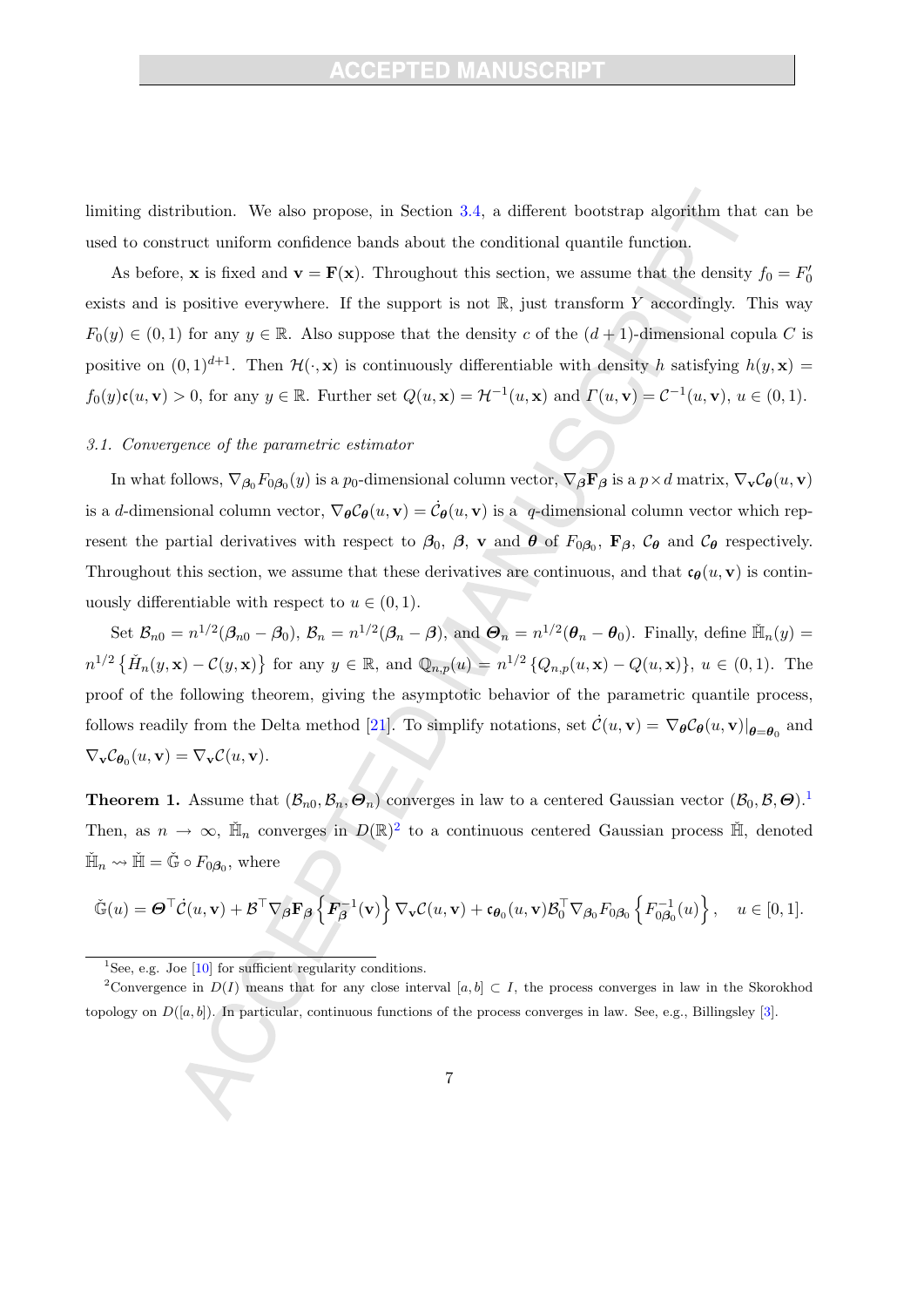Furthermore,  $\mathbb{Q}_{n,p} \rightsquigarrow \mathbb{Q}_p$  in  $D(0,1)$ , where  $\mathbb{Q}_p(u) = -\frac{\mathbb{H}\{Q(u,\mathbf{x})\}}{h\{Q(u,\mathbf{x}),\mathbf{x}\}}$  $\frac{\ln\{Q(u,\mathbf{x})\}}{h\{Q(u,\mathbf{x}),\mathbf{x}\}}, u \in (0,1)$ . In particular, for any  $[a, b] \subset (0, 1), n^{1/2} \sup$  $u \in [a,b]$  $|Q_{n,p}(u,\mathbf{x}) - Q(u,\mathbf{x})|$  converges in law to sup  $u \in [a,b]$   $\check{\mathbb{H}}\{Q(u,\mathbf{x})\}$  $h\{Q(u,\mathbf{x}),\mathbf{x}\}\)$  $\begin{array}{c} \hline \end{array}$ .

## 3.2. Convergence of the semiparametric estimator

We now study the convergence of the process  $\mathbb{Q}_{n,sp}(u) = n^{1/2} \{Q_{n,sp}(u,\mathbf{x}) - Q(u,\mathbf{x})\}, u \in (0,1)$ . Before stating the theorem, define  $\mathbb{D}_n(u) = n^{1/2} \{ D_n(u) - u \}$ , and  $\mathbf{B}_n(\mathbf{v}) = n^{1/2} (\mathbf{B}_n(\mathbf{v}) - \mathbf{v})$ ,  $u \in [0, 1]$ ,  $\mathbf{v} \in (0,1)^d$ . The proof of this theorem follows from the Delta method [21].

**Theorem 2.** Assume that  $(\mathbb{D}_n, \mathbb{B}_n, \Theta_n)$  converges in  $D([0,1]^{1+d}) \times \mathbb{R}^q$  to  $(\mathbb{D}, \mathbb{B}, \Theta)$ , where  $\mathbb B$  and  $\mathbb B$  are centered Gaussian processes and  $\Theta$  is a centered random vector.<sup>3</sup> Then, as  $n \to \infty$ ,  $\tilde{\mathbb{G}}_n$  converges in  $D([0,1])$  to  $\tilde{\mathbb{G}} = \mathbb{H} + \mathbb{D}\mathfrak{c}_{\boldsymbol{\theta}_0}(\cdot,\mathbf{v}),$  where  $\mathbb{H}(u) = \boldsymbol{\Theta}^\top \dot{\mathcal{C}}(u,\mathbf{v}) + \mathbb{B}(\mathbf{v})^\top \nabla_{\mathbf{v}} \mathcal{C}(u,\mathbf{v}), u \in [0,1].$  Furthermore,  $\mathbb{Q}_{n,sp} \rightsquigarrow \mathbb{Q}_{sp}$  in  $D(0,1)$ , where  $\mathbb{Q}_{sp}(u) = -\frac{\tilde{\mathbb{G}}\{ \Gamma(u,\mathbf{v}) \}}{h\{ Q(u,\mathbf{x}),\mathbf{x}} }$  $\frac{\mathbb{G}\left\{I\left(u,\mathbf{V}\right)\right\}}{h\left\{Q(u,\mathbf{x}),\mathbf{x}\right\}}, u \in (0,1).$  In particular, for any  $[a,b] \subset (0,1),$  $n^{1/2}$  sup  $u \in [a,b]$  $|Q_{n,sp}(u,\mathbf{x}) - Q(u,\mathbf{x})|$  converges in law to sup  $u \in [a,b]$  $\overline{\phantom{a}}$  $\tilde{\mathbb{G}}\{\overline{\Gamma}(u, \mathbf{v})\}$  $h\{Q(u,\mathbf{x}),\mathbf{x}\}$  .

## 3.3. Convergence of the weighted quantile regression estimator

We now study the convergence of the process  $\mathbb{Q}_{n,wqr}(u) = n^{1/2} \{Q_{n,wqr}(u,\mathbf{x}) - Q(u,\mathbf{x})\}$ . It extends the results in Noh et al. [19], where only the convergence at a single value was proven. In order to formulate the result, we need to define another sequence of stochastic processes, namely  $\mathfrak{S}_n(u) = n^{-1/2} \sum_{i=1}^n {\{\mathbb{I}(U_i \leq u)\mathfrak{c}_{\theta_0}(U_i, \mathbf{v}) - \mathcal{C}_{\theta_0}(u, \mathbf{v})\}}, u \in [0, 1].$  It follows from the theory of stochastic processes [21] that  $(\mathbb{D}_n, \mathbb{B}_n, \mathbb{G}_n)$  converges in  $D([0,1]^{2+d})$  to centered Gaussian processes  $(\mathbb{D}, \mathbb{B}, \mathbb{G})$ . We can now show that the two estimators have the same limiting distribution.

**Theorem 3.** Assume that  $(\mathbb{D}_n, \mathbb{B}_n, \mathbb{G}_n, \Theta_n)$  converges in  $D([0,1]^{2+d}) \times \mathbb{R}^q$  to centered Gaussian processes  $(\mathbb{D}, \mathbb{B}, \mathbb{G}, \Theta)$ . Then, as  $n \to \infty$ ,  $\mathbb{G}_n$  converges in  $D([0, 1])$  to  $\mathbb{G} = \tilde{\mathbb{G}}$ . Furthermore,  $\mathbb{Q}_{n, wgr} \rightsquigarrow$  $\mathbb{Q}_{n,wqr}$  in  $D(0,1)$ , where  $\mathbb{Q}_{wqr}(u) = -\frac{\mathbb{G}\lbrace \Gamma(u,\mathbf{v}) \rbrace}{h \lbrace Q(u,\mathbf{x}),\mathbf{x} \rbrace}$  $\frac{\ln\{I(u,\mathbf{v})\}}{h\{Q(u,\mathbf{x}),\mathbf{x}\}}, u \in (0,1).$  In particular, for any  $[a,b] \subset (0,1),$  $n^{1/2}$  sup  $u \in [a,b]$  $|Q_{n,wqr}(u,\mathbf{x}) - Q(u,\mathbf{x})|$  converges in law to sup  $u \in [a,b]$   $\mathbb{G}\lbrace \varGamma(u,\mathbf{v})\rbrace$  $h\{Q(u,\mathbf{x}),\mathbf{x}\}\)$  .

<sup>&</sup>lt;sup>3</sup>This assumption is satisfied for most well-behaved rank-based estimator of  $\theta$ . See, e.g., Genest and Rémillard [7].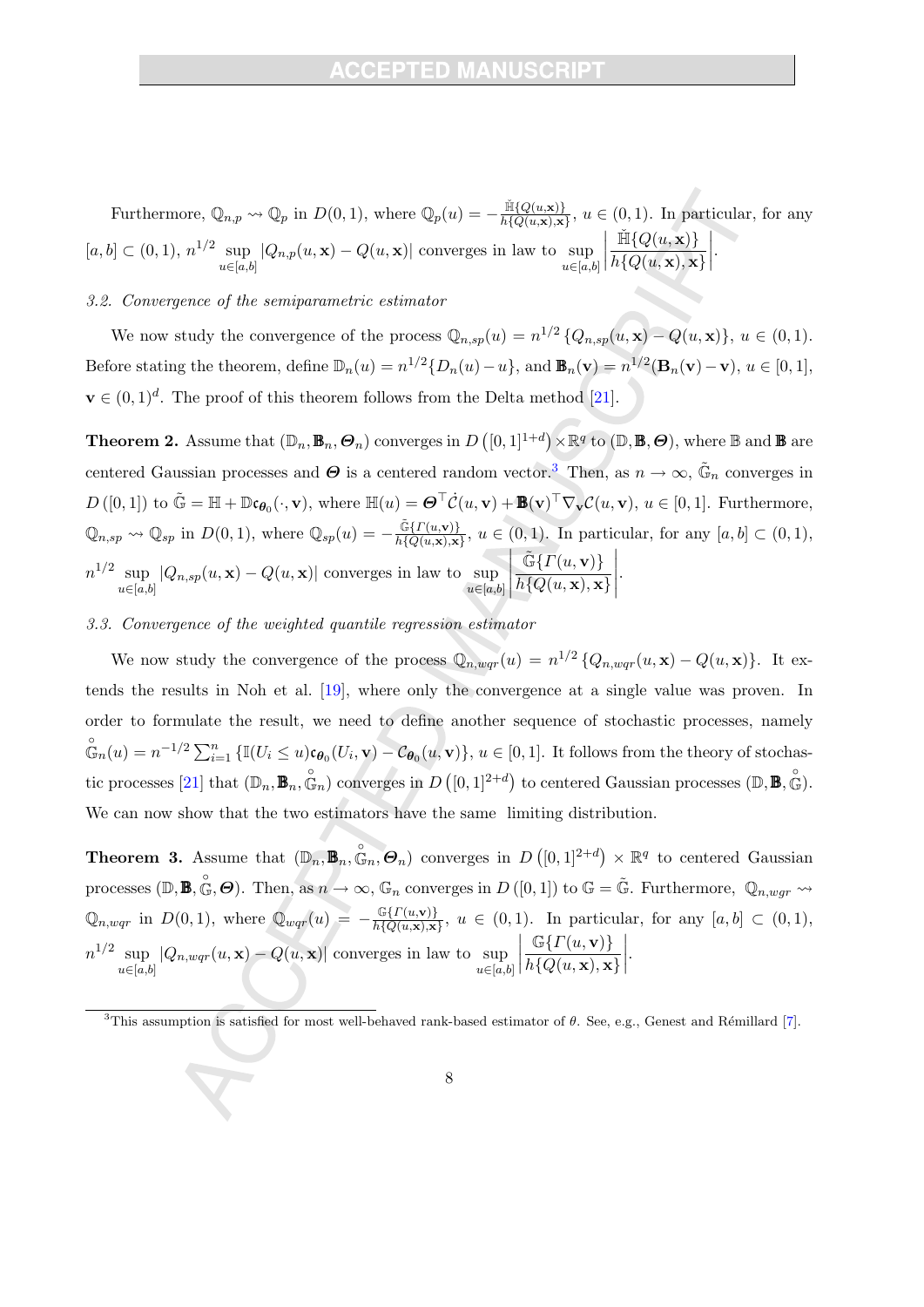*Proof.* Set  $\dot{\mathfrak{c}}(u, \mathbf{v}) = \nabla_{\theta} \mathfrak{c}_{\theta}(u, \mathbf{v})|_{\theta = \theta_0}, \nabla_{\mathbf{v}} \mathfrak{c}(u, \mathbf{v}) = \nabla_{\mathbf{v}} \mathfrak{c}_{\theta_0}(u, \mathbf{v})$ . It suffices to prove the convergence of  $\mathbb{G}_n(u) = \sqrt{n}(G_n(u) - C_{\theta_0}(u, \mathbf{v}))$ . Write  $G_n(u) = \frac{1}{n} \sum_{i=1}^n \mathbb{I}(U_i \leq u) \mathfrak{e}_{\theta_n} \{D_n(U_i), \mathbf{B}_n(\mathbf{v})\}/s_n$ , where  $s_n = \frac{1}{n} \sum_{i=1}^n c_{\theta_n} \{D_n(U_i), \mathbf{B}_n(\mathbf{v})\}.$ 

Set 
$$
r_n(u) = \mathfrak{c}_{\theta_n} \{D_n(u), \mathbb{B}_n(\mathbf{v})\} - \mathfrak{c}_{\theta_0}(u, \mathbf{v}) - \frac{\{\Theta_n^{\top} \dot{\mathfrak{e}}(u, \mathbf{v}) + \partial_u \mathfrak{c}_{\theta_0}(u, \mathbf{v}) \mathbb{D}_n(u) + \nabla_v \mathfrak{c}(u, \mathbf{v})^{\top} \mathbb{B}_n(\mathbf{v})\}}{n^{1/2}}, u \in [0, 1].
$$
 By  
matchatic, so  $x \to \infty$ ,  $x^{1/2}$  can be (a) converges in probability to 0. It follows that

hypothesis, as  $n \to \infty$ ,  $n^{1/2}$  sup  $u \in [0,1]$  $|r_n(u)|$  converges in probability to 0. It follows that

$$
\mathbb{G}_n(u) = \frac{n^{-1/2}}{s_n} \sum_{i=1}^n \mathbb{I}(U_i \le u) \{ \mathfrak{c}_{\theta_n} \{ D_n(U_i), \mathbf{B}_n(\mathbf{v}) \} - \mathfrak{c}_{\theta_0}(U_i, \mathbf{v}) \} + \mathfrak{S}_n(u)/s_n - C_{\theta_0}(u, \mathbf{v}) n^{1/2} (1 - 1/s_n)
$$
  
= 
$$
\{ \mathbb{L}_n(u) + \mathfrak{S}_n(u) - C_{\theta_0}(u, \mathbf{v}) \mathbb{L}_n(1) - C_{\theta_0}(u, \mathbf{v}) \mathfrak{S}_n(1) \} / s_n,
$$

where  $\mathbb{L}_n(u) = n^{-1/2} \sum_{i=1}^n \mathbb{I}(U_i \leq u) \{ \mathfrak{c}_{\theta_n} \{ D_n(U_i), \mathbf{B}_n(\mathbf{v}) \} - \mathfrak{c}_{\theta_0}(U_i, \mathbf{v}) \}.$  Now,

$$
\mathbb{L}_n(u) = \Theta_n^{\top} \left\{ \frac{1}{n} \sum_{i=1}^n \mathbb{I}(U_i \le u) \dot{\mathbf{c}}(U_i, \mathbf{v}) \right\} + \frac{1}{n} \sum_{i=1}^n \mathbb{I}(U_i \le u) \mathbb{D}_n(U_i) \partial_u \mathbf{c}(U_i, \mathbf{v}) \n+ \mathbb{B}_n(\mathbf{v})^{\top} \left\{ \frac{1}{n} \sum_{i=1}^n \mathbb{I}(U_i \le u) \nabla_v \mathbf{c}(U_i, \mathbf{v}) \right\} + o_P(1) \n= \Theta_n^{\top} \dot{\mathcal{C}}(u, \mathbf{v}) + \int_0^u \mathbb{D}_n(z) \partial_u \mathbf{c}(z, \mathbf{v}) dz + \mathbb{B}_n(\mathbf{v})^{\top} \nabla_v \mathcal{C}(u, \mathbf{v}) + o_P(1).
$$

Next, assuming that  $u \mathfrak{c}_{\theta_0}(u, \mathbf{v}) \to 0$  as  $u \to 0$ , we have

$$
\int_0^u \mathbb{D}_n(z) \partial_z \mathbf{c}_{\theta_0}(z, \mathbf{v}) dz = n^{-1/2} \sum_{i=1}^n \int_0^u \partial_z \mathbf{c}_{\theta_0}(z, \mathbf{v}) \{ \mathbb{I}(U_i \le z) - z \} dz
$$
  
\n
$$
= n^{-1/2} \sum_{i=1}^n \mathbb{I}(U_i \le u) \{ \mathbf{c}_{\theta_0}(u, \mathbf{v}) - \mathbf{c}_{\theta_0}(U_i, \mathbf{v}) \} - n^{1/2} \{ u \mathbf{c}_{\theta_0}(u, \mathbf{v}) - C_{\theta_0}(u, \mathbf{v}) \}
$$
  
\n
$$
= \mathbf{c}_{\theta_0}(u, \mathbf{v}) \mathbb{D}_n(u) - \mathbb{G}_n(u).
$$

As a result,  $\mathbb{L}_n \leadsto \mathbb{H} + \mathbb{D}\mathfrak{c}(\cdot, \mathbf{v}) - \mathring{\mathbb{G}} = \tilde{\mathbb{G}} - \mathring{\mathbb{G}}$ . so,  $\mathbb{G}_n \leadsto \mathbb{G} = \tilde{\mathbb{G}}$  in  $D([0, 1]).$  $\Box$ 

Remark 1. Note that Theorems 2 and 3 are still valid if we choose the kernel distribution for marginals instead of the empirical distribution functions since their asymptotic behavior is the same. This is also true for the bootstrapping procedure defined next.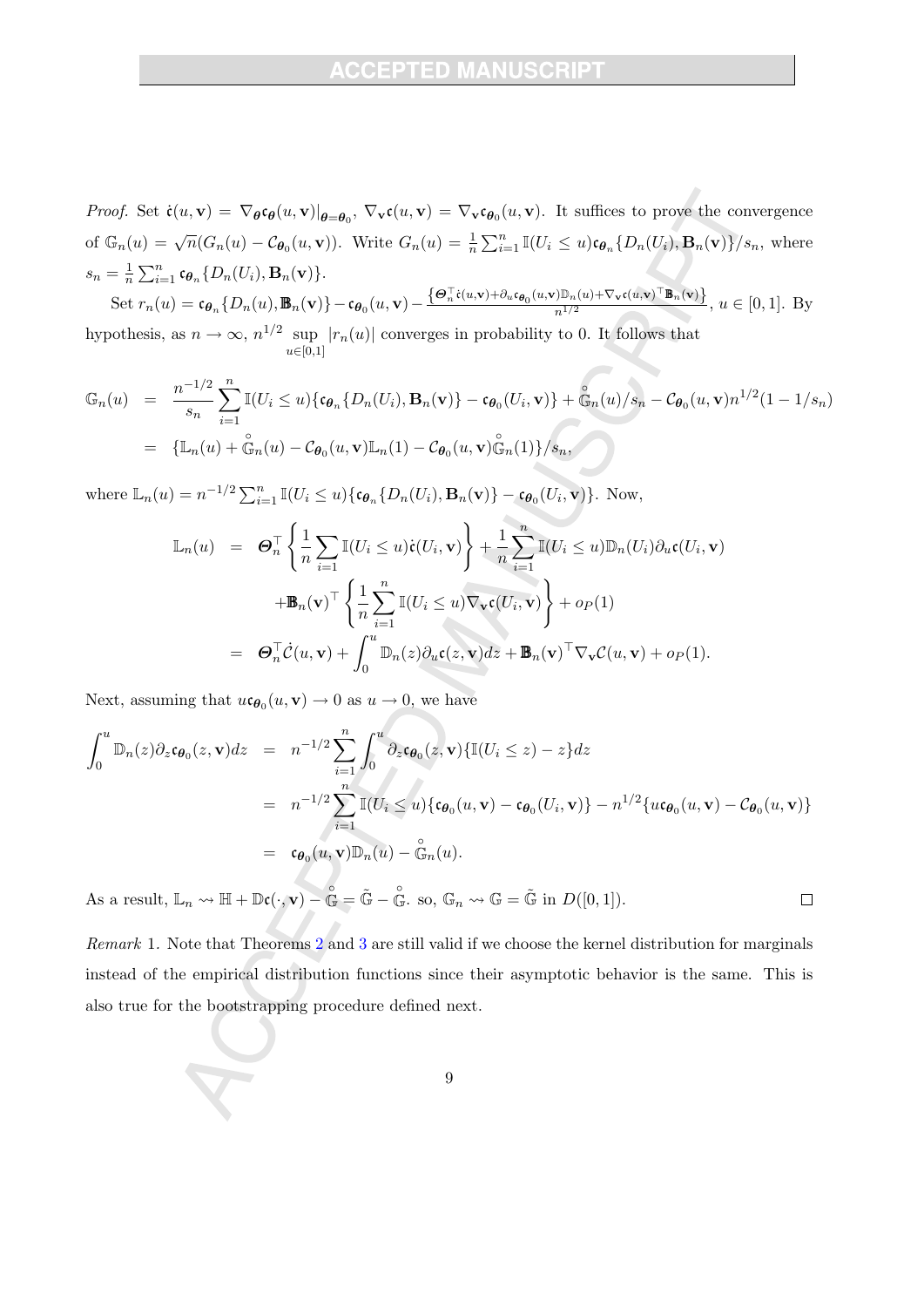## **CCEPTED MANUSCR**

#### 3.4. Bootstrapping

**Algorithm 1** (Bootstrapping  $\tilde{\mathbb{G}}$ ). First, estimate  $\theta$  using a regular rank-based estimator  $\theta_n$  of the form  $\theta_n = \mathcal{T}_n(U_{1,n}, \mathbf{V}_{1,n}, \ldots, U_{n,n}, \mathbf{V}_{n,n})$  in the sense of Genest and Rémillard [7], and set  $\mathbf{v}_n = \mathbf{F}_n(x)$ . Then, for each  $k \in \{1, ..., N\}$ , repeat the following steps:

- Generate  $(U_i^*, \mathbf{V}_i^*) \sim C_{\boldsymbol{\theta}_n}, i \in \{1, ..., n\}$ , and compute the empirical margins  $D_n^*, \mathbf{F}_n^*$ ;
- Calculate the pseudo-observations  $U_{i,n}^* = D_n^* (U_i^*)$ ,  $\mathbf{V}_{i,n}^* = \mathbf{F}_n^* (\mathbf{V}_i^*)$ ,  $i \in \{1, ..., n\}$ ;
- Estimate  $\boldsymbol{\theta}_n^* = \mathcal{T}_n \left( U_{1,n}^*, \mathbf{V}_{1,n}^*, \dots, U_{n,n}^*, \mathbf{V}_{n,n}^* \right);$
- Set  $\tilde{\mathbb{G}}_n^{(k)}(u) = n^{1/2} \left[ \mathcal{C}_{\boldsymbol{\theta}_n^{\star}} \left\{ D_n^{\star}(u), \mathbf{B}_n^{\star}(\mathbf{v}_n) \right\} \mathcal{C}_{\boldsymbol{\theta}_n}(u, \mathbf{v}_n) \right], u \in [0, 1].$

The next theorem shows the consistency of the proposed bootstrap.

**Theorem 4.** Under the conditions of Theorem 2, as  $n \to \infty$ ,  $\tilde{\mathbb{G}}_n^{(1)}$ , ...,  $\tilde{\mathbb{G}}_n^{(N)}$  converge to independent copies of  $\mathbb{G}$ .

*Proof.* From Genest and Rémillard [7],  $(\mathbb{D}_n^{\star}, \mathbb{B}_n, \mathbb{B}_n^{\star}, \Theta_n, \Theta_n^{\star}) \leadsto (\mathbb{D}^{\perp}, \mathbb{B}, \mathbb{B}^{\perp}, \Theta, \Theta + \Theta^{\perp})$ , where  $(\mathbb{D}^{\perp}, \mathbf{B}^{\perp}, \Theta^{\perp})$  is an independent copy of  $(\mathbb{D}, \mathbf{B}, \Theta)$ . Hence, since  $n^{1/2} {\bf B}_{n}^{\star}(\mathbf{v}_{n}) - \mathbf{v} {\bf B}_{n}^{\star}(\mathbf{v}_{n}) + \mathbf{B}_{n}(\mathbf{v}),$ it follows from the Delta Method and Theorem 2 that

$$
\tilde{\mathbb{G}}_n^{(k)}(u) = \dot{\mathcal{C}}(u, v)^\top \Theta_n^{\star} + \nabla_{\mathbf{v}} \mathcal{C}(u, \mathbf{v}) \{\mathbb{B}_n^{\star}(\mathbf{v}_n) + \mathbb{B}_n(\mathbf{v})\} + \mathfrak{c}_{\theta_0}(u, \mathbf{v}) \mathbb{D}_n^{\star}(u) + o_P(1)
$$
\n
$$
\leadsto \dot{\mathcal{C}}(u, v)^\top \left(\Theta^\perp + \Theta\right) + \nabla_{\mathbf{v}} \mathcal{C}(u, \mathbf{v}) \{\mathbb{B}^\perp(\mathbf{v}) + \mathbb{B}(\mathbf{v})\} + \mathfrak{c}_{\theta_0}(u, \mathbf{v}) \mathbb{D}^\perp(u)
$$
\n
$$
= \dot{\mathcal{C}}(u, v)^\top \Theta^\perp + \nabla_{\mathbf{v}} \mathcal{C}(u, \mathbf{v}) \mathbb{B}^\perp(\mathbf{v}) + \mathfrak{c}_{\theta_0}(u, \mathbf{v}) \mathbb{D}^\perp(u) + \mathbb{H}(u) = \tilde{\mathbb{G}}^\perp(u) + \mathbb{H}(u),
$$

where  $\tilde{\mathbb{G}}^{\perp}$  is an independent copy of  $\tilde{\mathbb{G}}$ , while  $n^{1/2} \left\{ \mathcal{C}_{\theta_n}(u, \mathbf{v}_n) - \mathcal{C}_{\theta_0}(u, \mathbf{v}) \right\} \rightsquigarrow \mathbb{H}$ . As a result,  $\tilde{\mathbb{G}}_n^{(1)}, \ldots, \tilde{\mathbb{G}}_n^{(N)}$  converge to independent copies of  $\tilde{\mathbb{G}}$ .  $\Box$ 

Remark 2. Note that as shown in Genest and Rémillard  $[7]$ , most interesting estimators are regular. In particular, estimators of the class  $\mathcal{R}_1$ : this means that there exists a continuously differentiable function J so that  $E[J(U, V)] = 0$  and  $\mathbf{\Theta}_n = n^{-1/2} \sum_{i=1}^n J\{D_n(U_i), B_n(V_i)\} + op(1)$ . For example, pseudo-maximum likelihood estimators, as defined in Genest et al. [8], belong to this class.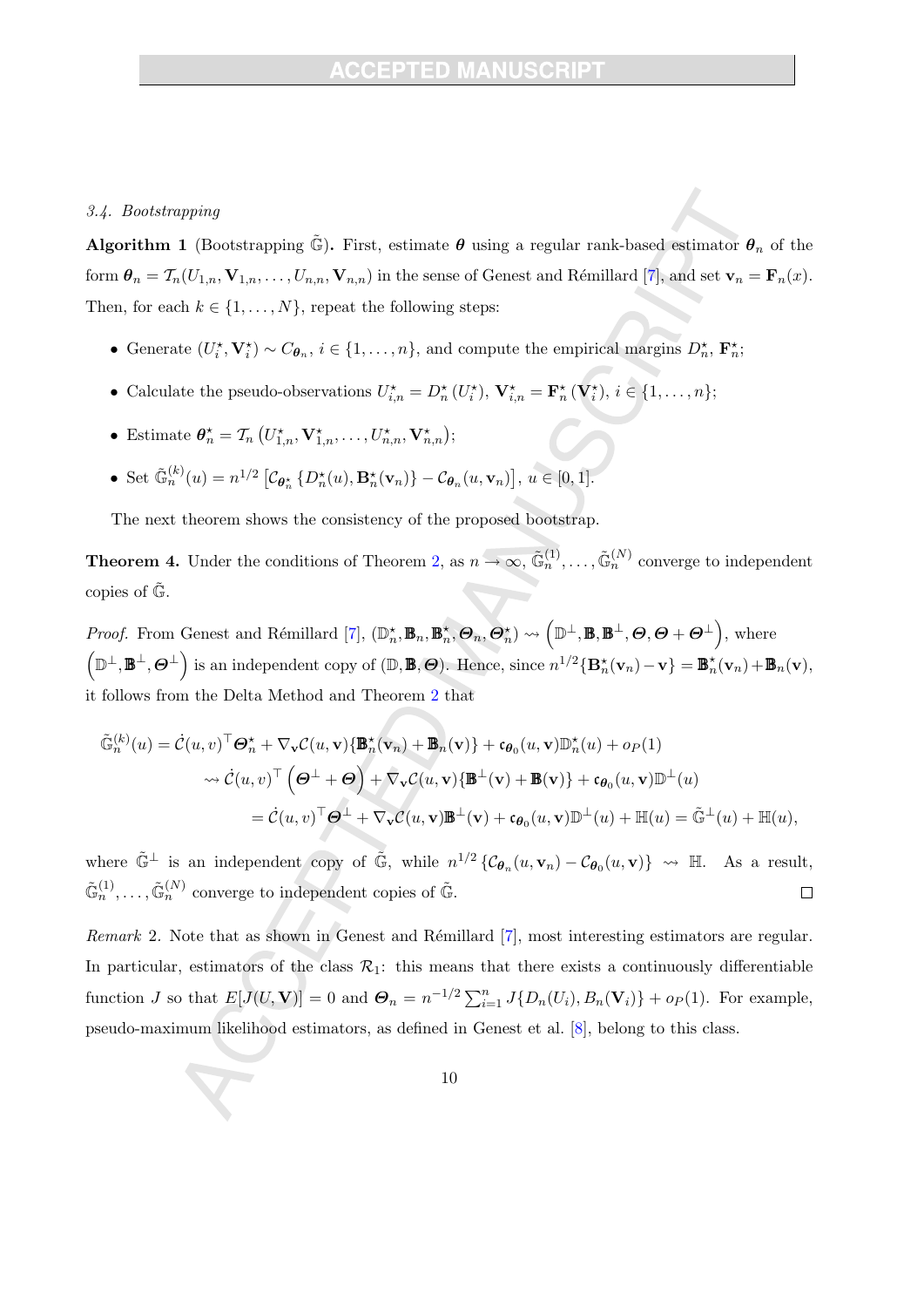## 3.4.1. Construction of the uniform  $100(1 - \alpha)\%$  confidence band for Q

To construct the uniform confidence band on  $[a, b] \subset (0, 1)$ , we generate N processes  $\tilde{\mathbb{G}}^{(k)}$ ,  $k \in$  $\{1,\ldots,N\}$  and they are evaluated at  $u \in \mathcal{A} = \{a+j(b-a)/m; j=0,\ldots,m\}$ , where m is fixed but large enough (say  $m = 1000$ ). The density  $f_0$  is estimated with a Gaussian kernel estimator  $f_{n0}$ , so  $\mathfrak{h}(u) = h\{Q(u, \mathbf{x}), \mathbf{x}\}\$ is estimated by  $\mathfrak{h}_n(u) = f_{n0} \circ Q_{n,sp}(u, \mathbf{x}) \mathfrak{c}_{\theta_n}(u, \mathbf{v}_n)$ , when  $\mathbf{v}_n = \mathbf{F}_n(\mathbf{x})$ . One then computes  $b_{k,n} = \max_{u \in \mathcal{A}} \left| \tilde{\mathbb{G}}^{(k)}(u) \right| / \mathfrak{h}_n(u), k \in \{1, \ldots, N\}$ , and let  $b_n(\alpha)$  be the associated quantile of order  $1-\alpha$ . The uniform confidence band about  $Q(\cdot, \mathbf{x})$  is given by  $Q_{n,sp}(u,\mathbf{x}) \pm n^{-1/2}b_n(\alpha)$ ,  $u \in [a, b]$ . A 95% confidence interval about a single point  $Q(u, \mathbf{x})$  is given by  $Q_{n,sp}(u, \mathbf{x}) \pm n^{-1/2}1.96\hat{\sigma}/\mathfrak{h}_n(u)$  where  $\hat{\sigma}^2$  is the sample variance of the values  $\tilde{\mathbb{G}}^{(k)}(u), k \in \{1, ..., N\}.$ 

Remark 3. Using our notations, the bootstrap algorithm proposed in Noh et al. [19] yields values  $Q_{n,wqr}^{(k)}$ ,  $k \in \{1,\ldots,N\}$ , so that  $\mathbb{Q}_{n,wqr}^{(k)} = n^{1/2} \left\{ Q_{n,wqr}^{(k)} - Q \right\}$  converges to  $\mathbb{Q}_{wqr}^{(k)} + \mathbb{Q}_{wqr}$ , where  $\mathbb{Q}_{wqr}^{(k)}$  is an independent copy of  $\mathbb{Q}_{wqr}$ . It then follows that their algorithm works for estimating the asymptotic variance  $\sigma_{\alpha}^2$ , in the sense that what they call  $\hat{\sigma}_{boot}^2$  satisfies  $\hat{\sigma}_{boot}^2 \approx \frac{\sigma_{\alpha}^2}{n}$  if n and N are large. However, their procedure is slower than the one we propose since we do not need to compute  $Y_i^* = F_{n0}^{-1}(U_i^*)$ and  $\mathbf{X}_{i}^{\star} = \mathbf{F}_{n}^{-1}(\mathbf{V}_{i}^{\star}), i \in \{1, ..., n\}$ . In addition, computing  $\tilde{H}_{n}$  is faster than computing  $H_{n}$ .

## 4. Conclusion

We have shown that two seemingly different estimators for the conditional quantile function have in fact the same limiting distribution. However, the plug-in estimator is easier and faster to implement, in addition to being more accurate for small samples, as shown by simulations in Kraus and Czado [12] and Nasri and Bouezmarni [14]. Therefore, this is the one we recommend.

## Acknowledgements

Funding in support of this work was provided by the Natural Sciences and Engineering Research Council of Canada and the Fonds de recherche du Québec – Nature et technologies. The authors thank the editor and three anonymous reviewers for their constructive comments, which helped us to improve the manuscript.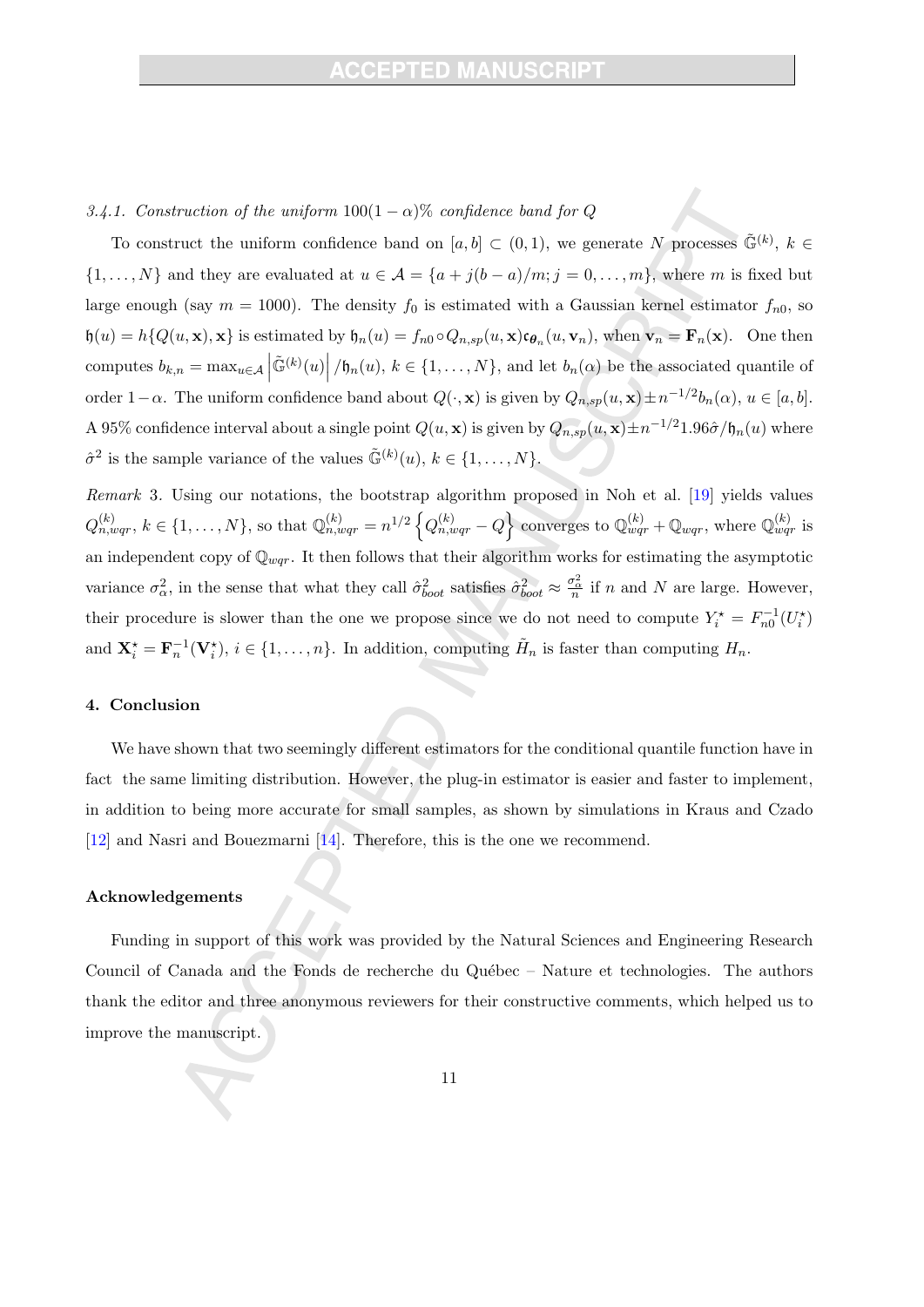## **CCEPTED MANUSC**

### References

- [1] K. Aas, C. Czado, A. Frigessi, and H. Bakken. Pair-copula constructions of multiple dependence. Insurance: Mathematics and Economics, 44(2):182 – 198, 2009.
- [2] T. Bedford and R. M. Cooke. Vines a new graphical model for dependent random variables. Ann. Statist, 30:1031–1068, 2002.
- [3] P. Billingsley. Convergence of Probability Measures. Wiley Series in Probability and Statistics: Probability and Statistics. John Wiley & Sons, Inc., New York, second edition, 1999.
- [4] T. Bouezmarni, A. El Ghouch, and A. Taamouti. Bernstein estimator for unbounded copula densities. Stat. Risk Model., 30(4):343–360, 2013.
- [5] E. Bouyé and M. Salmon. Dynamic copula quantile regressions and tail area dynamic dependence in Forex markets. The European Journal of Finance, 15(7-8):721–750, 2009.
- [6] V. Chavez-Demoulin and A. Davison. Generalized additive modeling of sample extremes. Applied Statistics, 54:207–222, 2005.
- [7] C. Genest and B. Rémillard. Validity of the parametric bootstrap for goodness-of-fit testing in semiparametric models. Annales de l'Institut Henri Poincare. Probabilites et Statistiques, 44: 337–366, 2008.
- [8] C. Genest, K Ghoudi, and L. Rivest. A semiparametric estimation procedure of dependence parameters in multivariate families of distributions. Biometrika, 82:543–52, 1995.
- [9] P. Janssen, J. Swanepoel, and N. Veraverbeke. Bernstein estimation for a copula derivative with application to conditional distribution and regression functionals. TEST, 25(2):351–374, 2016.
- [10] H. Joe. Multivariate Models and Dependence Concepts. Chapman and Hall London, 1997.
- [11] R. Koenker. Quantile Regression. Cambridge University Press, 2005. ISBN 0-521-60827-9.